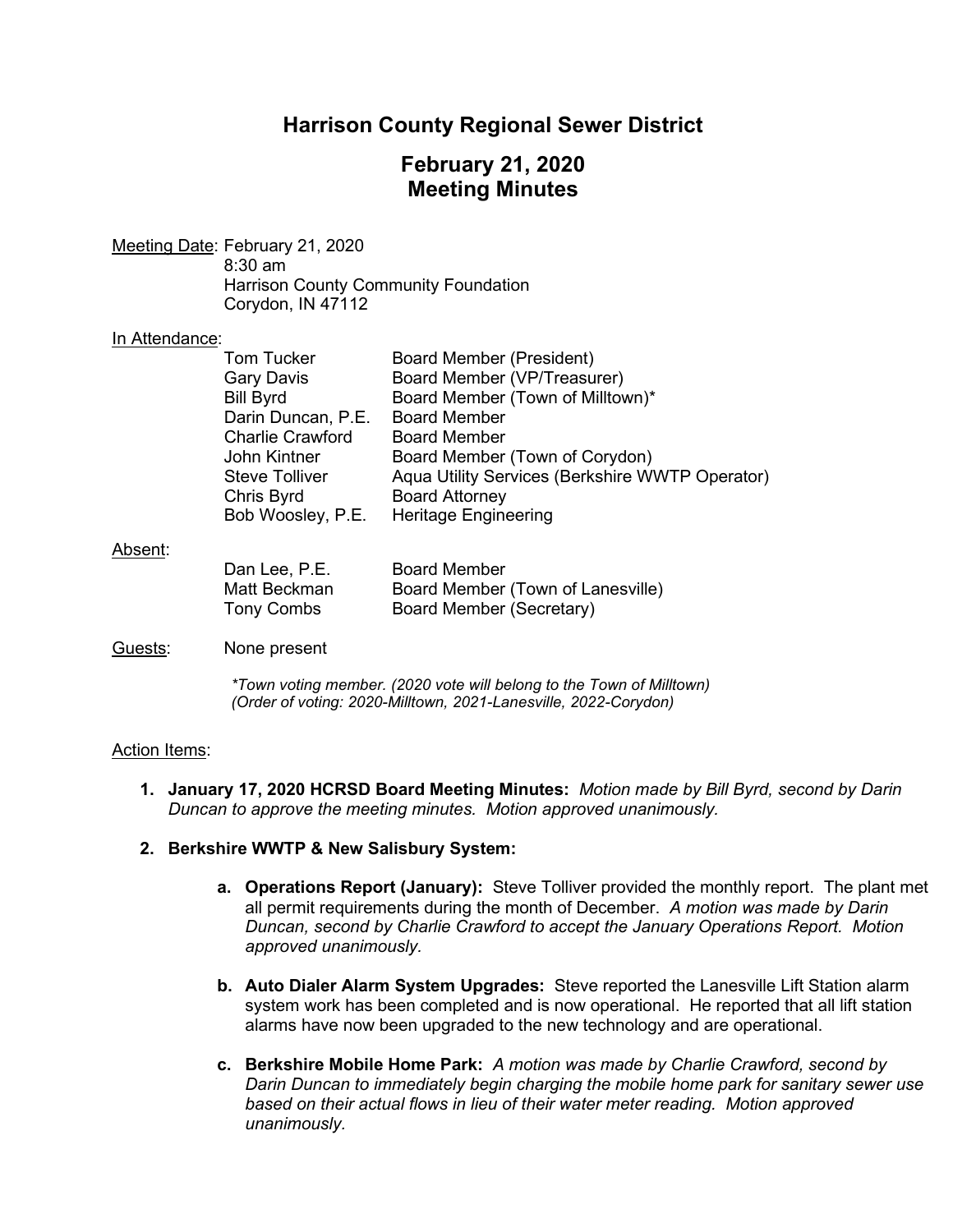HCRSD Mtg Minutes February 21, 2020 Page 2 of 3

- **d. Smoke Testing and Televising Work:** *A motion was made by Gary Davis, second by Bill Byrd to proceed immediately with performing smoke testing and televising of the existing private collection system serving the mobile home park. Motion approved unanimously.* Bob Woosley and Chris Byrd to secure approval from the mobile home park owner(s) to allow this work to occur. Bob to secure a quote(s) for this work. The goal of this activity is to find immediate sources of infiltration and gauge the condition of the existing collection system.
- **e. Sewer Rates and Charges:** The Board requested that Bob Woosley and Steve Tolliver work together to provide back up data for the increases in costs incurred by the District over the past several years. The Board is considering increases the rates charged based on the current ordinance (Ordinance No. 2016-02) that allows up to a 5% increase. The Board will review the data provided to confirm a rate increase is justified. Rates have not been adjusted since the time the Ordinance was enacted. This information will be reviewed at the March meeting.

## **3. Kepley Fields Development:**

**a.** Steve Tolliver reported that construction has begun on this development. It appears the proposed entrance road off SR 64 is in conflict vertically with our existing 6" force main. Bob Woosley will follow up with the Developer's Engineer to coordinate a resolution. All costs associated with modifications to the existing force main shall be the responsibility of the Developer.

## **4. Private Development Inspection Policy:**

**a.** Bob Woosley will work with Chris Byrd to draft an inspection policy that will be brought before the Board for approval at the March meeting.

## **5. Capital Assets:**

**a. Capital Asset Policy and Ledger:** The Capital Asset Policy was approved at the December 2019 meeting. Gary Davis and Bob Woosley are in the process of finalizing the ledger. The final version of the ledger will be presented to the Board for approval at the March meeting.

## **6. Treasurers Report:**

- **a.** *Motion made by Darin Duncan, second by Charlie Crawford to approve the January Treasurer's Report. Motion approved unanimously.*
- **b.** *Motion made by Gary Davis, second by Bill Byrd to pay the following claims. Motion approved unanimously.*

## *District Checking Account:*

| i. Harrison REMC-WWTP electric service                        | \$1,452.74 |
|---------------------------------------------------------------|------------|
| ii. Duke Energy - lift station electric service               | \$25.90    |
| iii. Town of Corydon - Jan. sewer bills                       | \$3,823.40 |
| iv. Aqua Utility Services - WWTP Op., LS Maint., Misc. Maint. | \$4,810.83 |
| v. Lanesville Utilities - Jan. sewer bills                    | \$377.75   |
| vi. IDEM - annual permit fees                                 | \$1,000.00 |
| vii. IRSDA – annual membership dues                           | \$50.00    |
|                                                               |            |